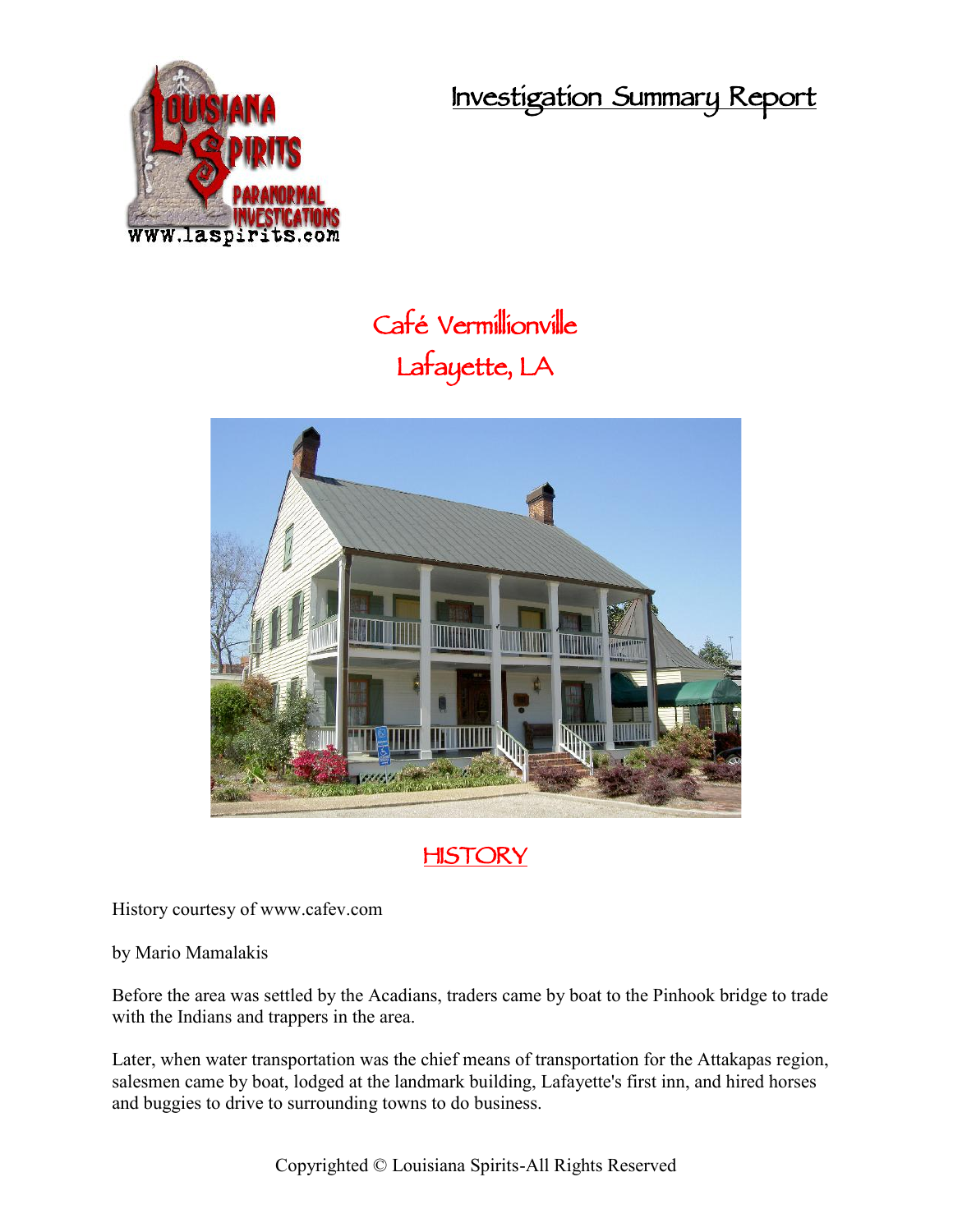Who built that first inn and when it was built is lost in the past. The landmark tructure at 1304 Pinhook Road, sits solidly like a sphinx, a symbol of much that is in the heritage of this area. If it could talk, what dramatic events would be recalled!

Among businesses which we know were in the neighborhood of the inn in those early years were: Jim Higginbotham's warehouse where goods to be shipped were received and goods received were stored until they were picked up; his shop where he made hickory chairs with rawhide seats, spinning wheels, etc., and also operated as an expert wheelwright; and adjoining this, his lumber yards; John Baumgarten's shop where cisterns, hogsheads and molasses barrels were made and sold by him; Louis Grange's restaurant noted for its chicken pies; William Butcher's saloon and billiard hall; and Lafayette's first post office.

Early records indicate that the property came into the hands of Henry Louis Monnier around 1853. Monnier came from Switzerland to Louisiana through New Orleans in 1833 with his son, August, and on to the Attakapas Region. A merchant in Switzerland, he bought property at the corner of Buchanan (then Madison Street) and Convent (then Second Street), and established a store on the site under the name of H.L. Monnier & Son. He also bought additional property in the Pinhook Area. The piece that adjoins the landmark structure was bought from Nicholas Broussard for \$90. Nicholas Broussard was the son of Baptiste Broussard, who had bought the property his son sold to Monnier from Pierre Maine and Louis Cormier in 1812.

During the Civil Ware in the campaign in this area Federal soldiers occupied the inn. A tale has been handed down of an incident in which a Yankee soldier was killed in the inn by a Frenchman who resented the attention being shown his wife by the Yankee captain. Bullets found on the grounds and an old cannon ball are physical evidences of the Civil War incidents in the area.

Monnier's son, Auguste Monnier, became prominent in the business, civic, and political life of the town. He served as Postmaster, Clerk of Court for July 14, 1868, to December 18, 1876; City council member in 1873; Mayor until 1875 and again as Postmaster until his death in 1882.

In 1875 records indicate that August Monnier subdivided his property in the Pinhook area, selling it to Monnier heirs. He retained the two-story dwelling, however, and 20 arpents of land surrounding it. This portion of his property in the area was designated as Lot 3 on the plat. At the Auguste Monnier Succession Sale on May 30, 1882, M.E. Girard purchased the dwelling and the 20 arpents of land and improvements for \$670. Girard heirs thus came into possession of the historic property.

Following his retirement from active practice Dr. P.M. Girard went to live in the dwelling, whole he operated his plantation. M. Eloi Girard developed the portion of the property he inherited into a nursery.

In 1939 Maurice Heymann bought the nursery property and additional acreage from Merrick Girard. This put him into possession of the landmark structure. He operated the nursery for a while before developing both tracts of land he bought from the Girards into the present Oil Center and Shopping Village.

When Horace Rickey, Sr. heard that plans were to raze the historic structure, he persuaded Heymann against this move. Later Heymann sold the property to Rickey. It was during Rickey's occupancy of the house that it became known as Rickwood.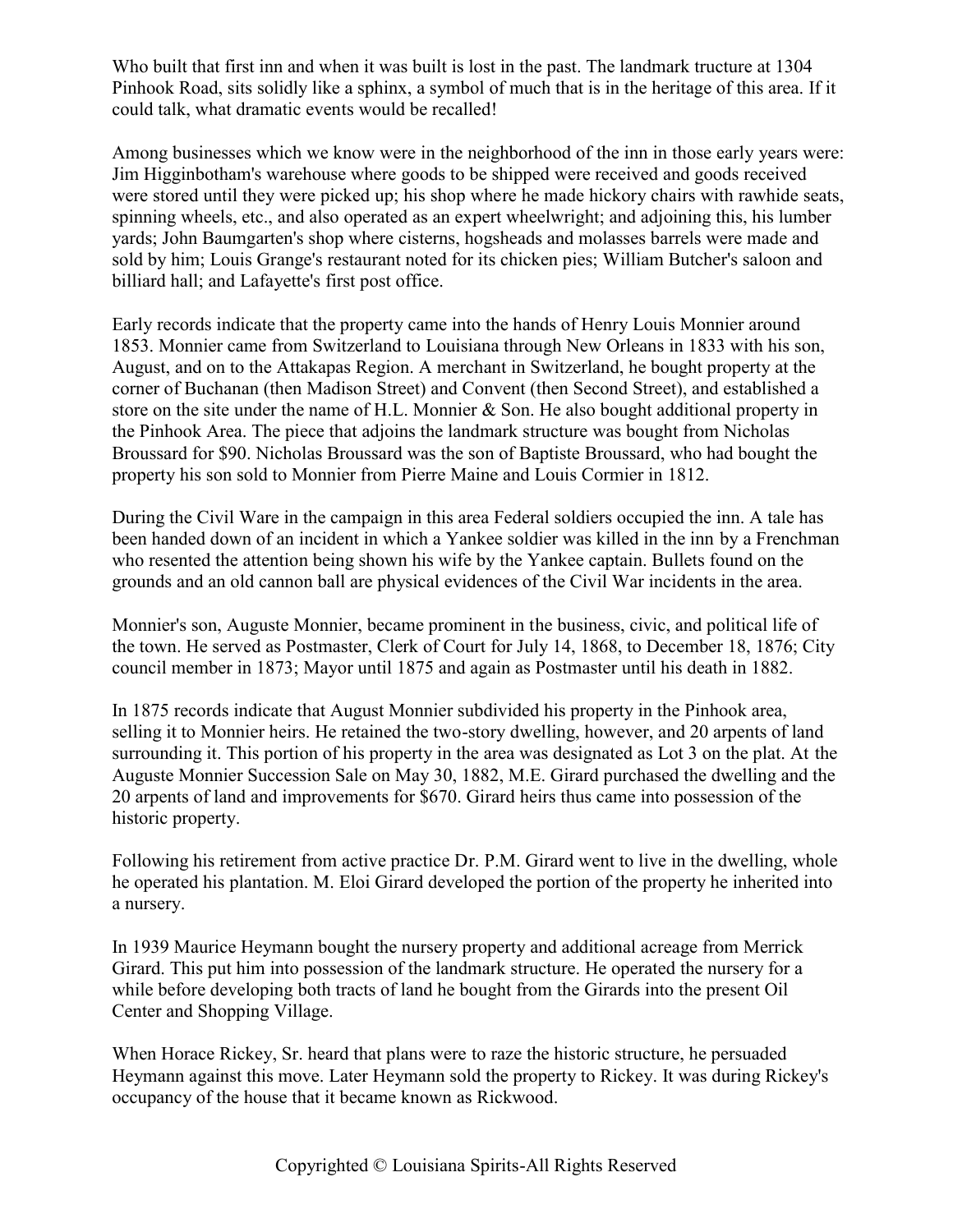Although renovated several times over the years, the structure still retains its Anglo- American and French features. The centrally located front door with its transom and side lights is essentially of American design. Originally the two-story dwelling was two rooms deep with a fireplace in each room. The dining room and kitchen were connected to the house with a gallery. A second story gallery ran across the front and back of the house and part of the side. The cypress beams, hand planed and hand beaded, are still in some of the rooms. The cypress doors, floors and fireplace trimmings are the original. Twelve-inch cypress boards are in the upper level floors. The walls of the structure are filled with "bousillage". Originally, the front wall of the lower portion of the house was faced with a brick-lime covering or "briquette entre poteaux." At one time there was a stairway in the large front room. Rickey attached the dining room and kitchen to the house, removing the connecting gallery. Back of it he added a modern room referred to as the "Garden Room." One wall and the door were completely glassed in for a better view of the patio area. Another door in the back wall connected to a utility room, which opened into the garage. The heating and cooling unit was placed in this area. Other modern touches provided an abundance of built-in closets and laundry chutes from the upstairs floor. For added space without destroying the basic architecture or condemning windows, Rickey built the "garconnier" that is attached to the house. This provided 640 square feet of additional space. It was used for two dressing rooms, a nursery, a huge bedroom-sitting room and bath room and was finished with a marble floor and marble walls. It is now used as a cocktail lounge.

Since putting the structure into commercial use once more, additional changes have been made, chiefly in the rear area. Additions include two bars, one in the front room and one in the back area. A glass patio room has also been added. The upstairs area is not in use at this time.

## **INVESTIGATION**

Initially the clients wanted to keep the investigation confidential, but luckily their hospitality caused them to change their mind! Many that have worked at the business have seen a little girl and a civil war solider. When the owners opened up a room that had been boarded up, things were thrown all over the room and some pictures had been ripped. The long time owners of the business have seen the little girl on and off for over 20 years and feel that she is part of their family.

We arrived just before 9 p. m. and set up 4 IR cameras and our DVR system. After completing a tour and EMF sweep of the location, we split into 2 teams. After 30 minutes we were switching from upstairs to downstairs. Two of our investigators were coming down the stairs when one of them heard someone whisper behind them.

Around 1 a.m., we had all made our way to the largest room in the building. We had a flashlight on the table that if you just touched it, it would light. We were asking questions similar to those we ask during an EVP session, except these were specific. "Does your name start with a A, a D, an R" and at that moment it flashed. We were very excited, especially the client. We asked other questions, "is your name Rene, Rebecca" and the flashlight blinked again. We tried everything we could to debunk the flashlight blinking on its own. We jumped around the table, bumped the table and nothing except touching the end of the flashlight would make it go off. After an hour of asking questions, we asked if we should leave and the flashlight came on for the longest time of the whole session. We then decided we should leave. After all it was about 3am.

After reviewing the hours of DVR and the audio evidence there was nothing unusual. We were able to catch the flashlight session and add our audio to it. Enjoy.

Copyrighted © Louisiana Spirits-All Rights Reserved